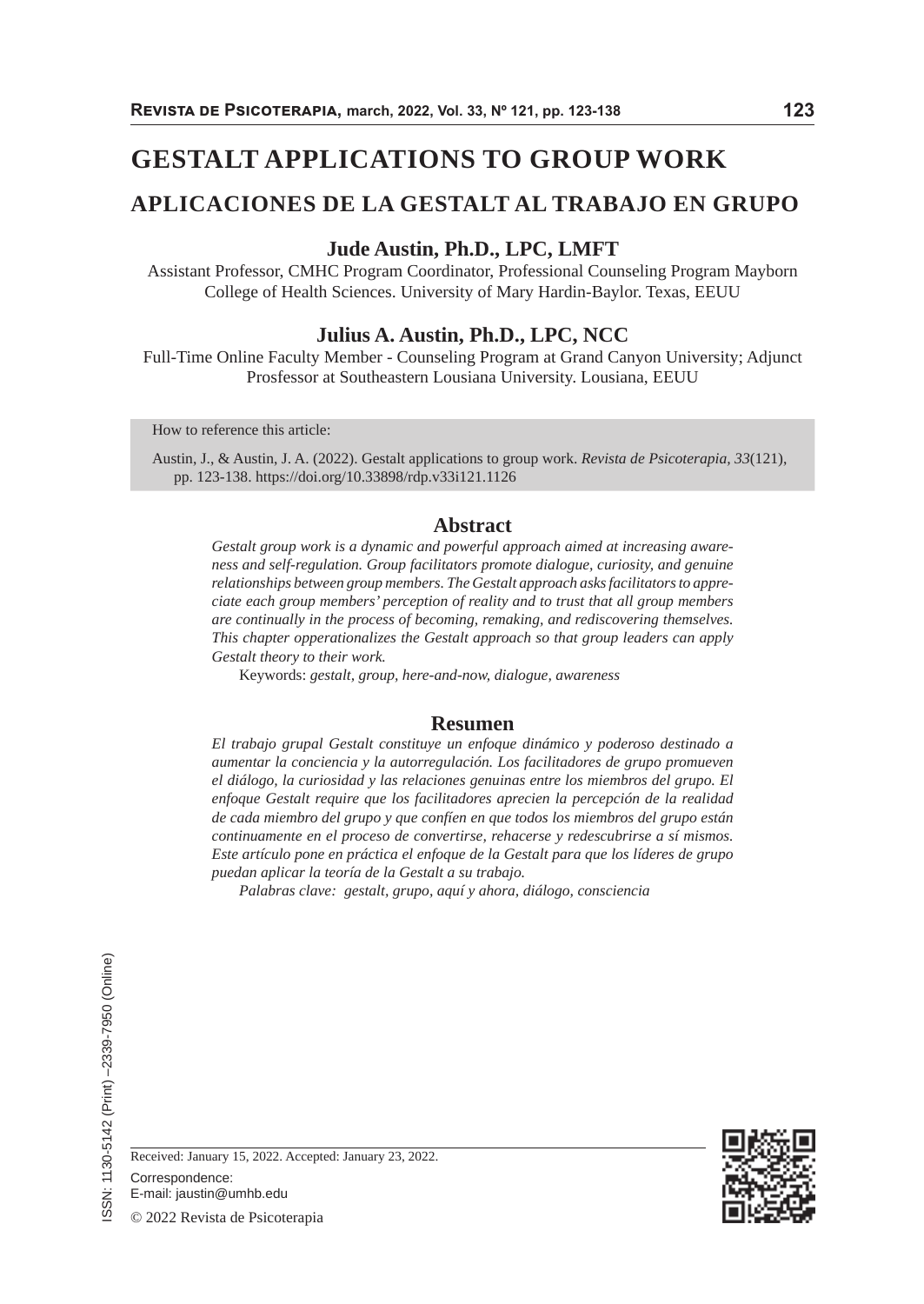Gestalt therapy focuses on what and how an individual experiences themselves and the world around them from moment to moment. Gestalt group facilitators are authentic and active when promoting dialogue, curiosity, and genuine relationships between group members. The Gestalt approach asks facilitators to appreciate each group members' perception of reality and to trust that all group members are continually in the process of becoming, remaking, and rediscovering themselves. Throughout this chapter, we plan to breakdown the Gestalt theory and its application to group work.

### **Orientation to Gestalt Therapy**

#### *Gestalt Defined*

When we think of Gestalt, we think of the physical, biological, or symbolic elements of a client that are so well-integrated together as a whole that they can't be identified by summarizing their parts. Gestalt theory, as Max Wertheimer (1938) said when he talked about how people see movement, sees the whole thing or client, not just the sum of their parts. We are focused on how people think and act as a whole. Gestalt psychology says that when we try to make sense of the world around us, we should not just look at each small piece. Instead, try to think of things as part of a bigger whole and as parts of more complicated systems. Clients' pain does not happen in isolation. It is connected to an event, or another's pain, or their family dynamics.

Gestalt therapy was developed in the 1940s by Fredrick S. Perls and others who were influenced by Gestalt psychology. It is an approach that attends to the whole person and looks at what blocks the whole person from working well in the moment. When we think about the past or imagine the future, we don't live fully. The Gestalt approach says that life happens now, not in the past or the future, and that when we think about the past or dream about the future, we don't live fully. In the present, we can take responsibility for our responses and actions because we live in the now. Our excitement, energy, and courage grow when we are fully present in the moment, so we can live our lives in a more direct way.

#### *Traditional and Contemporary Gestalt Approaches*

While there is not what some might call a turf war between Gestalt institutes, there are variations within the training and styles of Gestalt therapists. Traditional Gestalt therapists use movement and other expressions to help clients become aware of and remove resistances to contact in the flow of figure formation. Contemporary Gestalt therapists (CGT) prioritizes the quality of interactions between client and therapist. Contemporary Gestalt therapists rely on the I/Thou relationship between the client and counselor. Relationship between the therapist and client is one in which both learn about themselves and each other in the context of the therapeutic process. Therapeutic relationships and working together in a search for understan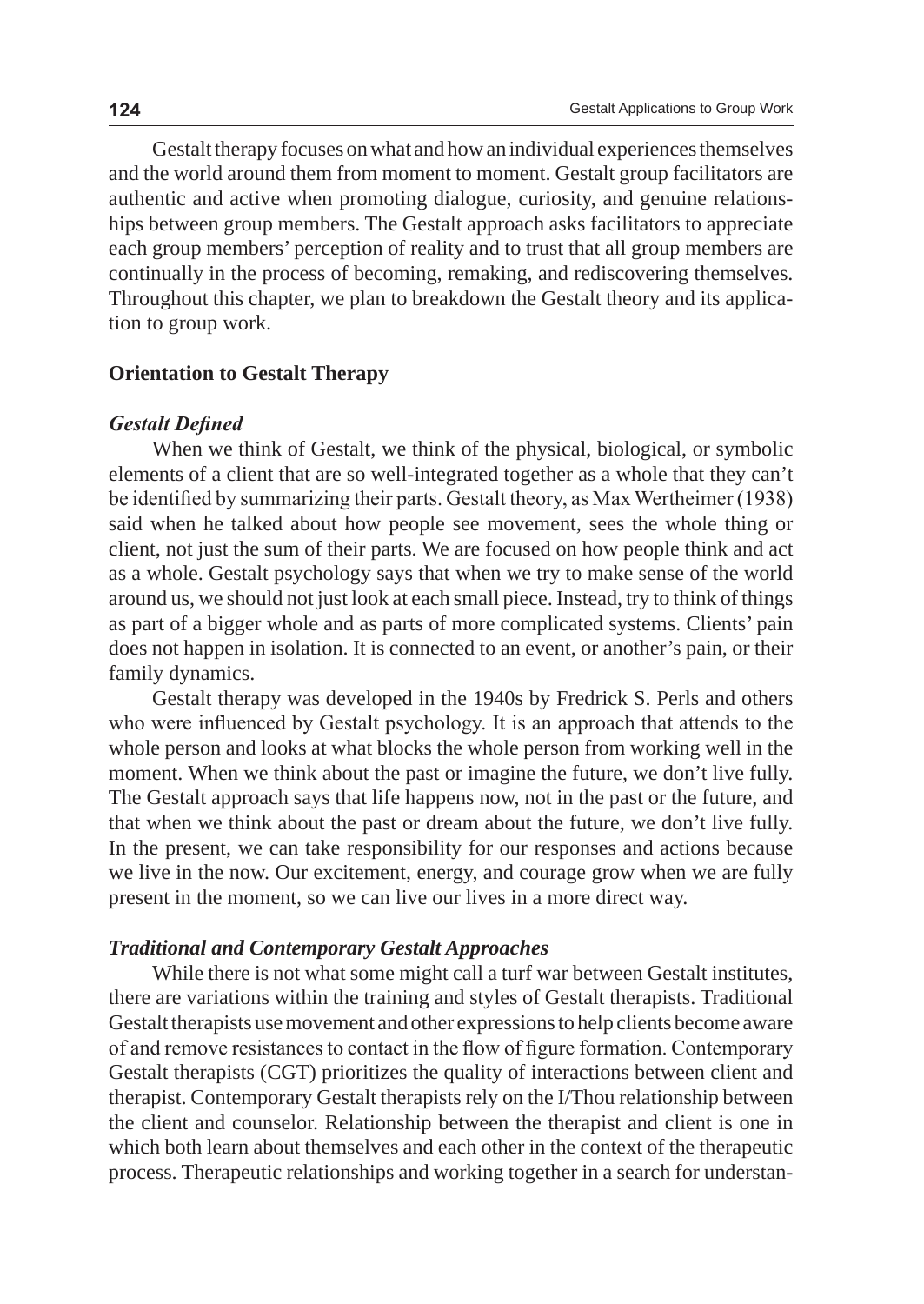ding are emphasized by contemporary Gestalt therapy (Wheeler & Axelsson, 2015; Yontef & Schulz, 2013). Laura Perls and the "Cleveland school," which included Erving and Miriam Polster and Joseph Zinker as faculty members in the 1960s and 1970s, are cited as inspiration for this paradigm shift, which emphasizes more support and compassion in treatment opposed to Fritz Perls' confrontational and dramatic approach (Yontef, 1999).

# *Therapeutic Goals*

Gestalt therapy's fundamental premise is that individuals can self-regulate, particularly when they are fully aware of their internal and external environments. Thus, as one might imagine, the primary purpose of Gestalt therapy is to heighten awareness of what is occurring within and around clients. Certain Gestalt therapists feel that consciousness, in and of itself, is therapeutic or growth-promoting. Growth and change are paradoxical in that they typically occur when we become conscious of what, how, and how we are, rather than attempting to become something we are not.

The group therapist's challenge is not to alter participants directly, but to engage them and aid them in building their own knowledge of how they are in the present moment. Inviting and fostering a process by which group members can become more of who they are and less of who they are not assists the group in progressing through the stages of change discussed later. Group therapists aim to focus equal attention on both the process and content of a session. They get out of the way so group members can share their stories and others can listen and be affected and changed by the stories. The interpersonal dimension of group magnifies a single member's work in group. Members can increase their awareness of how they function within the context of a relationship.

Individual objectives may include the following:

- Integrating polarities within oneself
- Enriching and broadening awareness
- Establishing communication with one's self and others
- Clearly delineating one's boundaries
- Developing the ability to support oneself rather than relying on others Group Goals Include:
- Developing the ability to ask simply and openly for what they want or need
- Developing skills for efficiently resolving interpersonal disagreements
- Identifying strategies to push members to grow while still honoring their needs and important work
- Developing the ability to assist and energize one another
- Developing the ability to refrain from giving other members advice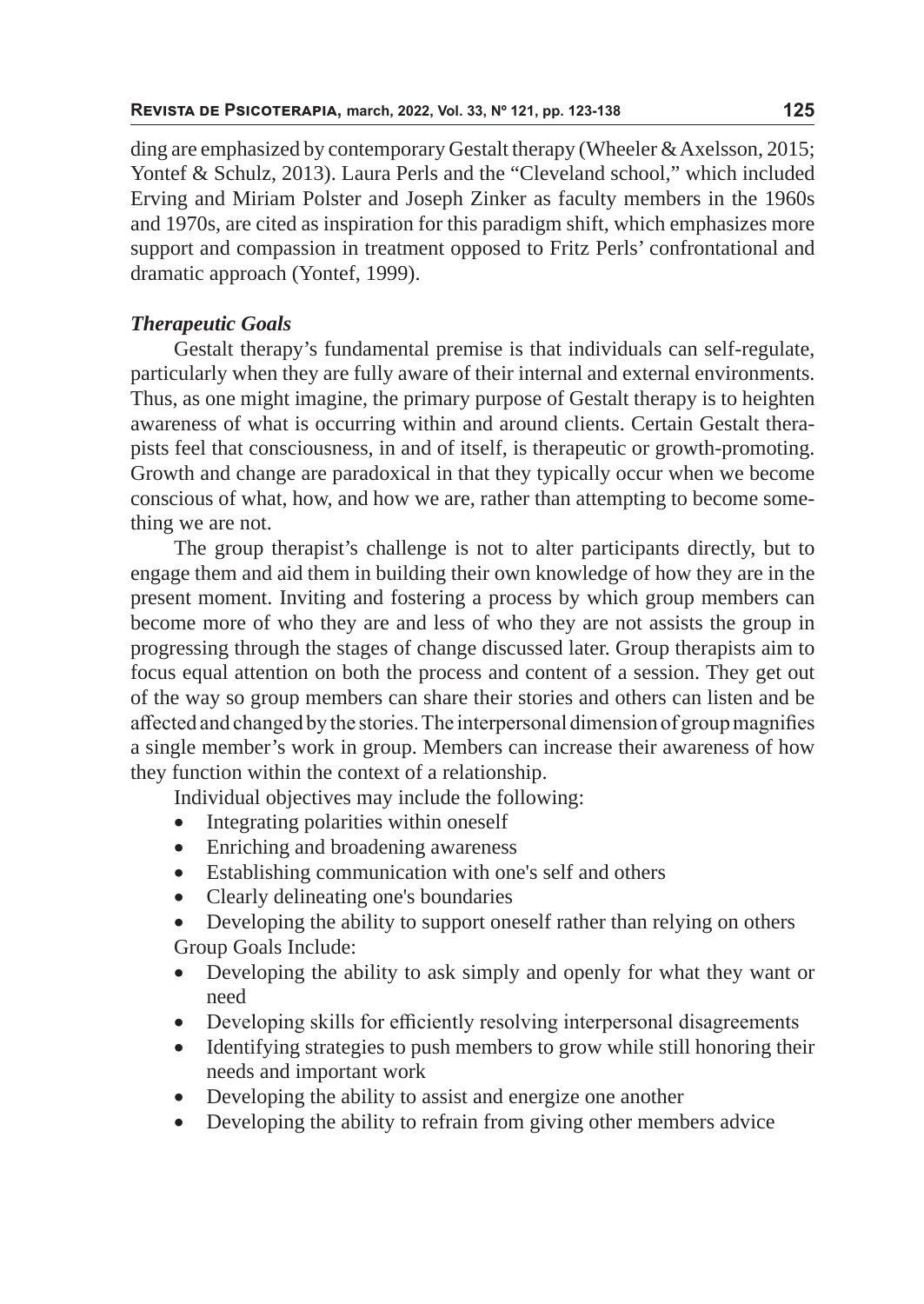# **Principles**

The Gestalt approach is based on several foundational principles described in this section: awareness, holism, field theory, the figure-formation process, and organismic self-regulation. Regarding awareness, both the therapist and client grow by being actively present, or aware, and engaged in the therapy sessions (Yontef, 1993) "Awareness is relational" (p. 32).

# *Awareness*

Awareness is a critical component of Gestalt Therapy since it is viewed as a "mark of a healthy individual and a therapy objective" (Seligman, 2006). Individuals that are "conscious" of their environment are able to self-regulate. There are two primary reasons for someone to be unaware: Their fixation on one's history, fantasies, shortcomings, and strengths is so intense that they lose sight of the big picture and develop low self-esteem. Through treatment, clients can acquire awareness in three ways:

- 1. Environmental contact: This includes looking, listening, touching, speaking, moving, smelling, and tasting. This permits the individual to adapt and change in their environment.
- 2. Here and now: This will be discussed in greater depth later. The individual who lives in the present moment and is cognizant of it, rather than dwelling on the past or the future.
- 3. Responsibility: This refers to the individual accepting responsibility for his or her own actions rather than blaming others.

Through their interactions with other members, individuals get a greater awareness of the "what" and "how" of experience in group therapy. By being in the moment-to-moment flow of experiencing, group members get an understanding of how they function in the world. They receive real-time input on how they are perceived by others. The therapist's objective is to assist members in answering questions such as:

- What are you experiencing right now?
- What is going on within you?
- How are you physically experiencing your symptom (i.e., Anxiety, Depression)?
- From what are you currently attempting to retreat, and how are you avoiding contact with negative feelings?

Responding to these questions is beneficial, as does focusing on observed behaviors. Concentrating on the movements, postures, linguistic patterns, voices, gestures, and interactions of the group member promotes awareness.

# *Holism*

Both traditional Gestalt therapy and relational Gestalt therapy adhere to this paradigm. Contact is holistic in relational Gestalt therapy, covering the client's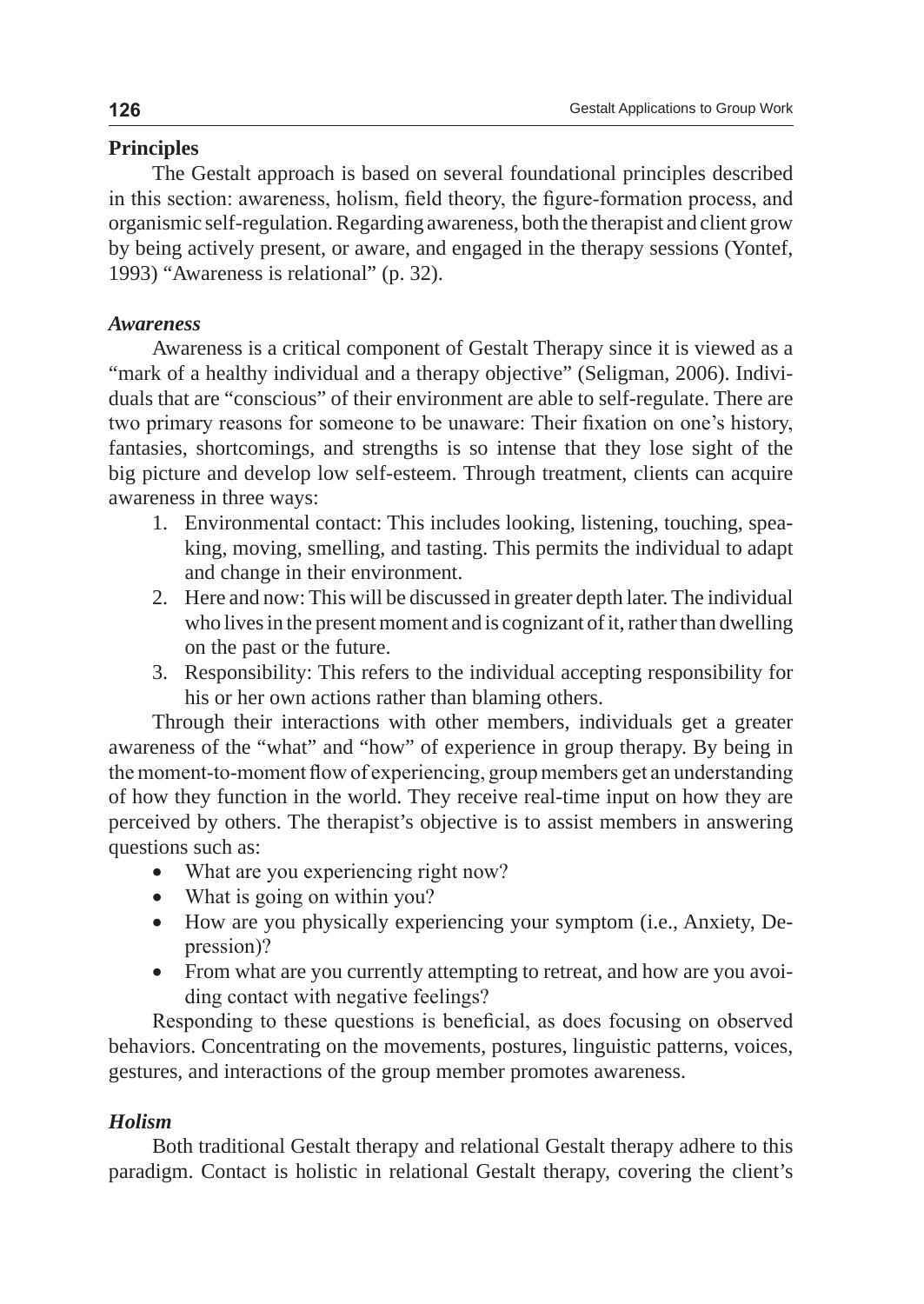thoughts, feelings, behaviors, body, and dreams. The term "wholeness" refers to a person's or an individual's mind and body functioning as a unit rather than as distinct components (Seligman, 2006). The term "integration" refers to the way these components fit together and the way an individual fits into his or her surroundings. Oftentimes, people who seek therapy do not have these components fit together in their environment. Gestalt Therapy is about assisting clients in integrating themselves as entire beings and assisting in reestablishing equilibrium in their environment.

### *Field Theory*

According to field theory, forces pull a person in a particular direction. While individuals may share a common purpose, the fields through which they must cross are all distinct. Neither does each individual's field remain consistent; rather, it is dynamic and continually changing. Field shifts can have an effect on the individual both now and in the future. Yontef and Jacobs (2005) observe that a client's life story cannot tell you what happened in the past, but it can tell you how the client experiences his or her history in the present moment. That account of the past is formed to some extent by the field or environmental conditions at the time. Thus, field theory effectively rejects the concept that anyone, including a therapist, may have an objective view of reality. A client's perception of their past becomes their reality and impacts who and how they are in the here-and-now.

## *Figure-Formation Process*

The figure-formation process shows how a particular component of the environmental field becomes "figural" or significant for a group member from moment to moment. This figure will emerge from the sea of conceivable figures and "capture" the viewer's attention and interest. This is essentially a process of establishing a new focal point of attention. If a client expresses their feelings about someone or an incident and a new feeling emerges that the client has never noticed before, it is the counselor's task to assist the client in focusing their attention on the new feeling rather than pushing it away (Corey, 2016).

# *Organismic Self-Regulation*

This is our inherent capacity for creative change in response to our needs. For instance, when our bodies want water, we experience thirst; as a result, we drink water. We govern ourselves in response to our circumstances. Organismic need is a spontaneous impulse that originates from the entirety of our being. Often, these urges will conflict with one another or will be impossible to fulfill simultaneously, forcing us to make trade-offs based on our values and environmental responsibility. This process is frequently affected by parenting, education, societal influences, and hostile or unsupportive settings (Corey, 2016).

For instance, if a client is tired but am told that they cannot sleep because they are at school and required to pay attention. Maybe a client needs to use the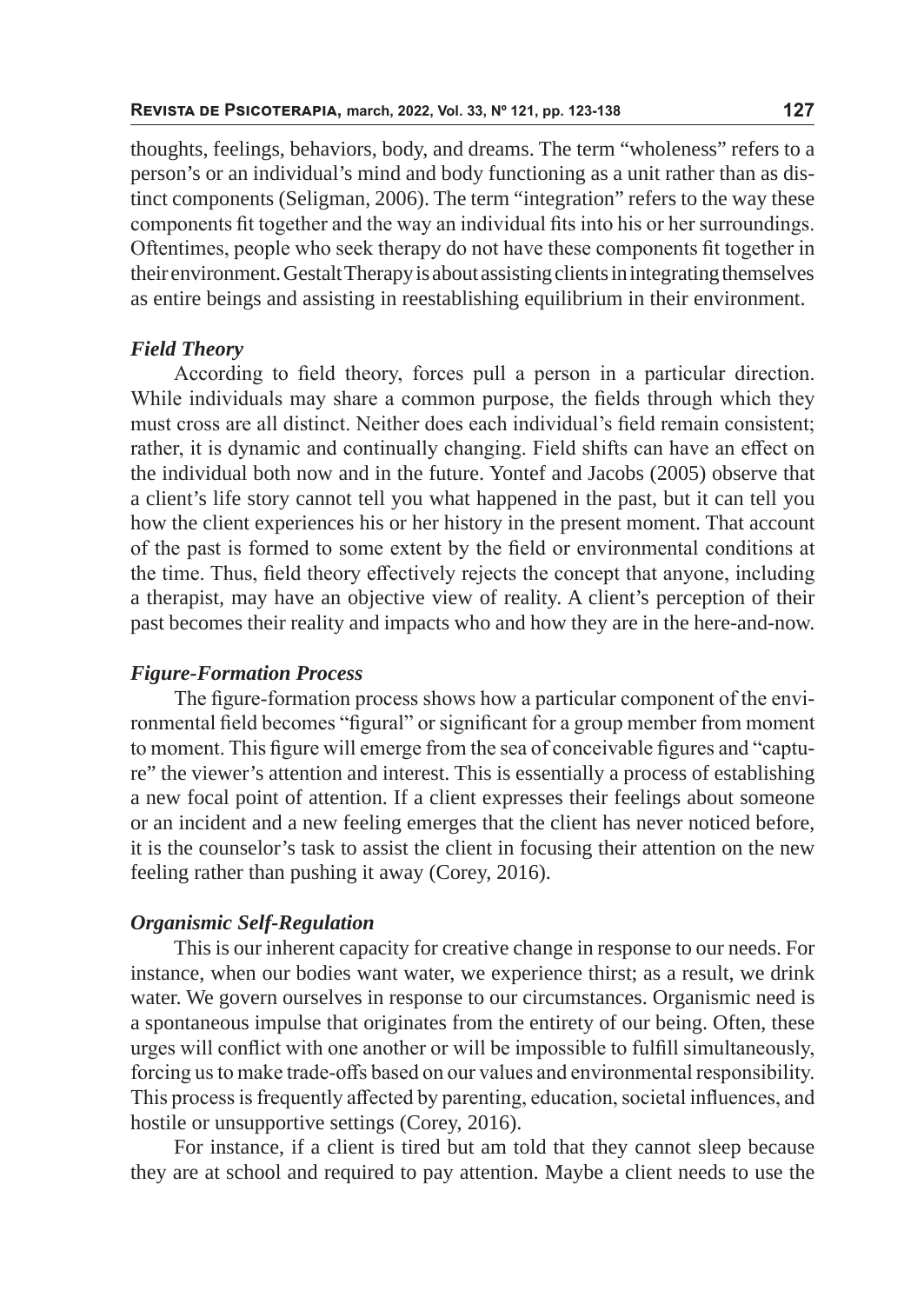restroom, but they're afraid their employer will be unhappy if they leave the meeting early. In conjunction with figure formation, the therapist assists the group in exploring these needs, rather than allowing members to push unpleasant feelings aside in order to avoid feeling them.

# **Key Concepts**

# *The Here-and-Now*

Gestalt therapy places considerable emphasis on developing an ability to fully comprehend and experience the present moment. Concentrating on the here-andnow encompasses the past and contributes to the shaping of the future. The Gestalt group process gives several possibilities to apply present-centeredness to raise group members' awareness and effect change in their lives. Through their present-centered interactions, the group process increases the likelihood of members uncovering unfinished business. The therapist encourages members to "be here now" and uses tactics that enable members to speak about past events that may be influencing them in the present. Being present in the here and now is not a choice. Group facilitators must be skilled at connecting discussions about the past and future to how they affect the present moment and interactions in the room.

## *Unfinished Business*

These are unspoken thoughts, events, and memories that linger in the background, clamoring to be expressed and brought to a close. These conditions will interfere with present-centered awareness and successful functioning if they are not acknowledged and dealt with immediately. Therapists facilitate the expression of emotions that have never been articulated directly before. During a group session in which a person relates their frightening experience, the therapist may notice expressions of astonishment or recognition from the other members. It is beneficial to have other group members discuss their worries in both their daily lives and in the group environment. It is important for members to stay with their uncomfortable feelings, and they may even be encouraged to exaggerate them in order to properly understand the depth of those feelings. Unfinished business accumulates in the lives of group members like debris. Consider the scenario in which group members arrive at a meeting with small garbage cans packed with balled-up paper. The first thing they do as the session starts is throw the contents of their bins on the floor. A member's life experience may unintentionally provoke the urge to process in another member if they accidentally stir up debris or unfinished business.

### *Contact and Disturbances*

Contact is established by sight, sound, scent, touch, and movement. Effective interaction entails thoroughly engaging with nature and other people while maintaining one's sense of self-identity. Effective touch necessitates heightened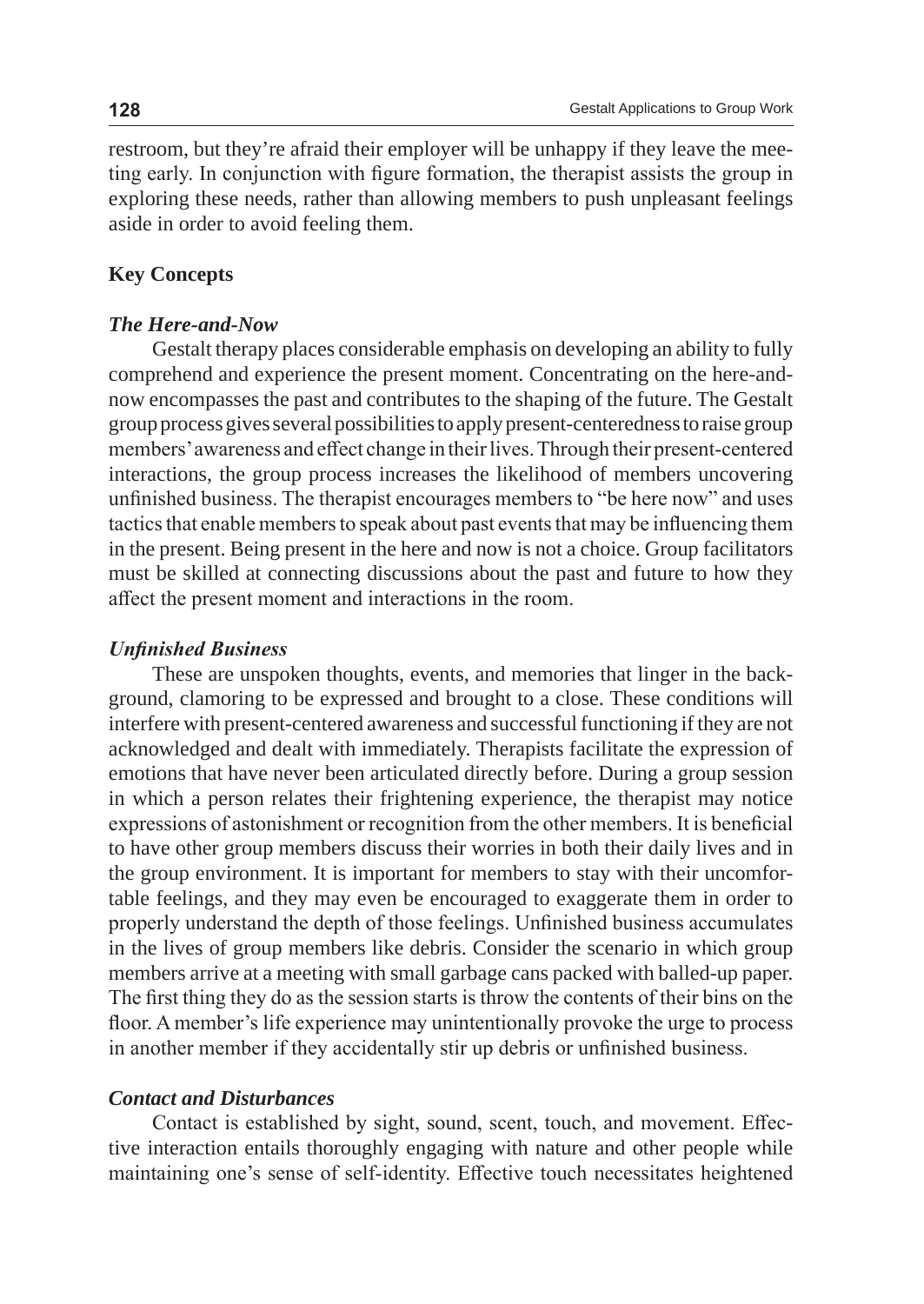awareness, abundant energy, and the capacity to express oneself. Contact is vital to growth. Disturbances to contact include:

**Introjections**. Introjection is the proclivity to accept others' opinions and standards without assimilation in order to make them consistent with our own. We remain alien to these introjects because we have not studied and restructured them. When we introject, we passively accept what the world delivers rather than articulating our desires or needs. If we remain in this stage, our energy is invested in accepting things as they are and trusting that authorities know what is best for us, rather than pursuing our goals independently (Corey, 2016).

**Projection**. The opposite of introjection is projection. By associating certain characteristics of ourselves with the environment, we disavow them. Those aspects of our personality that conflict with our self-image are disowned and projected upon, assigned to, and perceived in other individuals, so blaming others for a large portion of our issues. By recognizing in others the very characteristics that we refuse to recognize in ourselves, we absolve ourselves of responsibility for our own sentiments and identity, rendering us unable to effect change. Individuals who engage in projection as a tendency frequently feel victimized by their surroundings and assume that others' words contain hidden meanings (Corey, 2016).

**Retroflection**. Retroflection entails returning to ourselves what we wish to do to another or doing to ourselves what we wish someone else would do to or for us. This process is primarily a stoppage of the action phase of the experience cycle and is frequently accompanied with considerable worry. Individuals who rely on retroflection frequently refrain from action out of fear of embarrassment, guilt, and resentment. Self-mutilators and self-injurers, for example, frequently channel their aggression inward out of dread of channeling it toward others. Depression and psychosomatic problems are frequently the result of retroactive thinking. Typically, these maladaptive modes of functioning are acquired unconsciously; a goal of Gestalt therapy is to assist us in developing a self-regulation system that enables us to cope realistically with the world (Yontef, 1993).

**Confluence**. Confluence entails dissolving the line between self and environment. As we seek to blend in and get along with everyone, the line between internal experience and exterior reality becomes increasingly blurred. Confluence in relationships entails the lack of conflict, a measured response to anger, and a sense that other partners share our feelings and views. This form of communication is typical of customers who have a strong need to be accepted and liked, and hence find enmeshment to be comforting. Genuine contact is incredibly difficult to establish as a result of this disease. A therapist may aid clients who utilize this mode of resistance by asking, "What are you doing now?" "How are you feeling right now?" "What are your immediate desires?"

**Deflection**. Deflection is the act of diverting attention or veering away, making prolonged contact impossible. We strive to diffuse or defuse conflict by overusing humor, broad generalizations, and questions rather than declarative pronouncements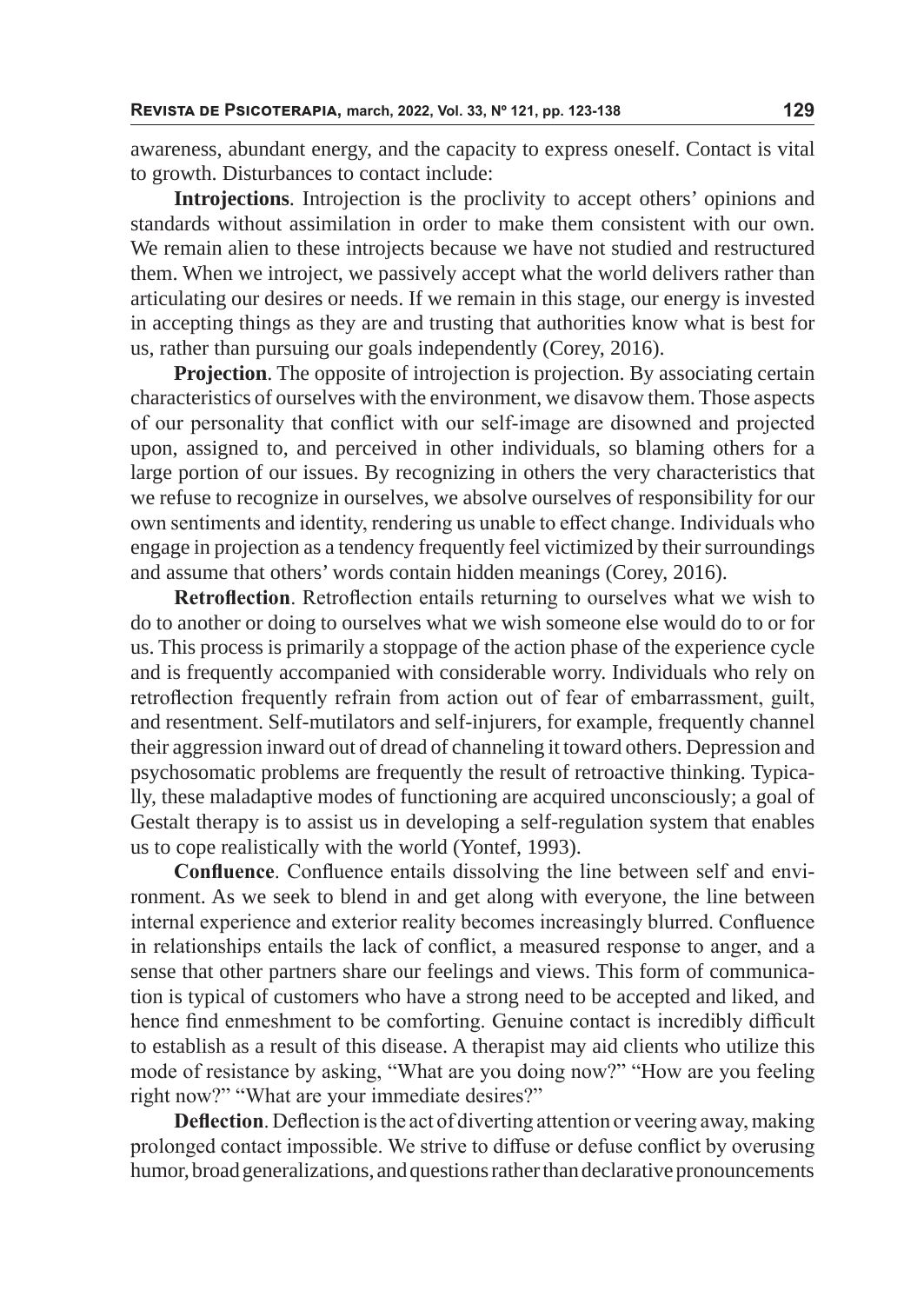(Frew, 1986). When we deflect, we speak for and on behalf of others, avoiding direct communication and engaging the environment on an inconsistent and insignificant basis, resulting in emotional depletion.

# *Energy and Blocks to Energy*

Unexpressed emotions can cause an obstruction in the body, manifesting as physical feelings or issues. Tension in the neck and shoulders, as well as shortness of breath, are frequently observed symptoms of obstruction. Non-verbal communication and closed-off body language are also ways to communicate that we are obstructing something. The group therapist's role is to assist group members in identifying the ways in which they are sabotaging their energy and assisting them in repurposing the sabotaged energy into more adaptive behaviors. Members are able to discern how their own and other members' energy is expressed or confined within their bodies (Frew, 1986). Additionally, group therapists dive deeply into tensions rather than focusing exclusively on physical symptoms. If a member of the group is seated in a closed position, the leader can invite them to uncross and experience the sensation, before crossing them again.

# **Roles and Functions of a Group Leader**

The leaders of Gestalt groups place a premium on conscious awareness, contact, and experimentation. Leaders participate in active communication with group members and may use self-disclosure to strengthen bonds and foster a sense of mutuality within the group. By revealing his or her own awareness and experience, the therapist demonstrates the process of beneficial relationships. They must be exceptionally highly trained in order to deal with any concerns that arise during sessions (Bowman, 2019). These concerns frequently arise spontaneously as a result of members' unfinished business. The group benefits when the leader expresses their personal reactions to what is occurring in the group, including how they are affected by what they are hearing and watching. A leader's role is to foster an environment and structure conducive to the group's own creativity and inventions. Clients are frequently invited to participate in experiments that result in new emotional experiences and insights (Bowman, 2019). Additionally, they must establish and foster a loving environment inside the group, as well as assist clients in taking responsibility for this environment.

#### **Stages of Gestalt Therapy**

#### *First Stage: Identity and Dependence*

The purpose of this first stage in a group is to encourage individuals to take personal responsibility (Ginger et al., 2019). The group leader assists the participants in exploring any questions they may have regarding their own identity within the group. The activities that the group leader facilitates are intended to foster trust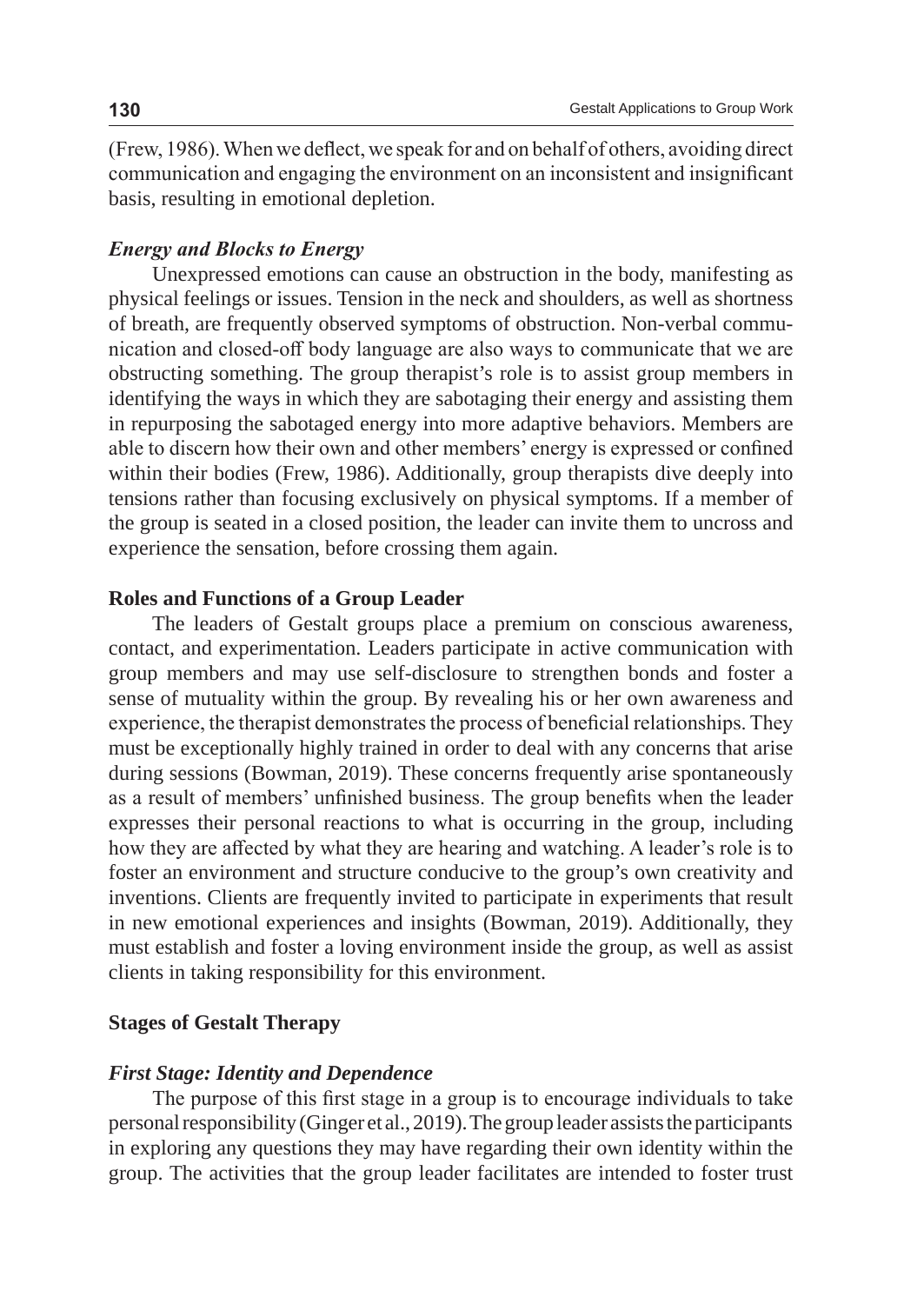among the participants. This trust will encourage group members to take risks, be vulnerable, and form bonds with one another.

### *Second Stage: Influence and Counter-dependence*

During this stage, the group is grappling with concerns of influence, authority, and control, among other things. The group's leader must seek to increase differentiation, divergence, and the role of flexibility among the members of the group in order to achieve success (Ginger et al., 2019). Members may begin to challenge whatever social standards are in place by interrupting and expressing negative reactions to one another or to what is taking place in the group environment.

# *Third Stage: Intimacy and Interdependence*

The final stage is where members of the group come into direct contact with one another. They have a strong sense of being able to rely on one another for support, understanding, and challenge. The connections are based on mutual benefit. Members are prepared to engage in more in-depth work, both individually and as a group, when they have addressed the issues of influence, power, and authority among themselves and among the group members. If the group's cohesion is great, individuals are more likely to make a shift by participating in experiments for the sake of new learning and creating major discoveries (Ginger et al., 2019).

### **Promoting and Maintaining Change**

While there are groups phases of change, individuals within that group also go through different phases of change. This five phases of change is also termed as five levels of neurosis. Whatever the terminology, it describes a process by which a client goes through when lasting and cathartic change happens (Mann, 2020).

### *Phase 1: Fixation*

At this stage, the client exhibits a rigidity, a sense of being imprisoned in thoughts, conclusions, habits, and routines, and a sense of being trapped, in other words, desperation. Typically, the rationale for treatment explains this ailment. The client is trapped in roles and routines that are no longer beneficial to him. It contributes to his everyday stress and strife. Frequently, the client is likewise unaware of this point in terms of what he really requires, since these demands are forgotten or consigned to the unconscious. This sense of "stuckness" in repeated cycles has been ingrained in his way of life, and he is unable of seeing life any other way. He is, however, badly impacted by it at the moment (Nevis, 2014).

# *Phase 2: Distinction*

With the experience of wants (as in the preceding example), or with worry, avoidance impulses. The client's focus on the current moment is diverted by previous recollections or future aspirations. He withdraws into thought chains and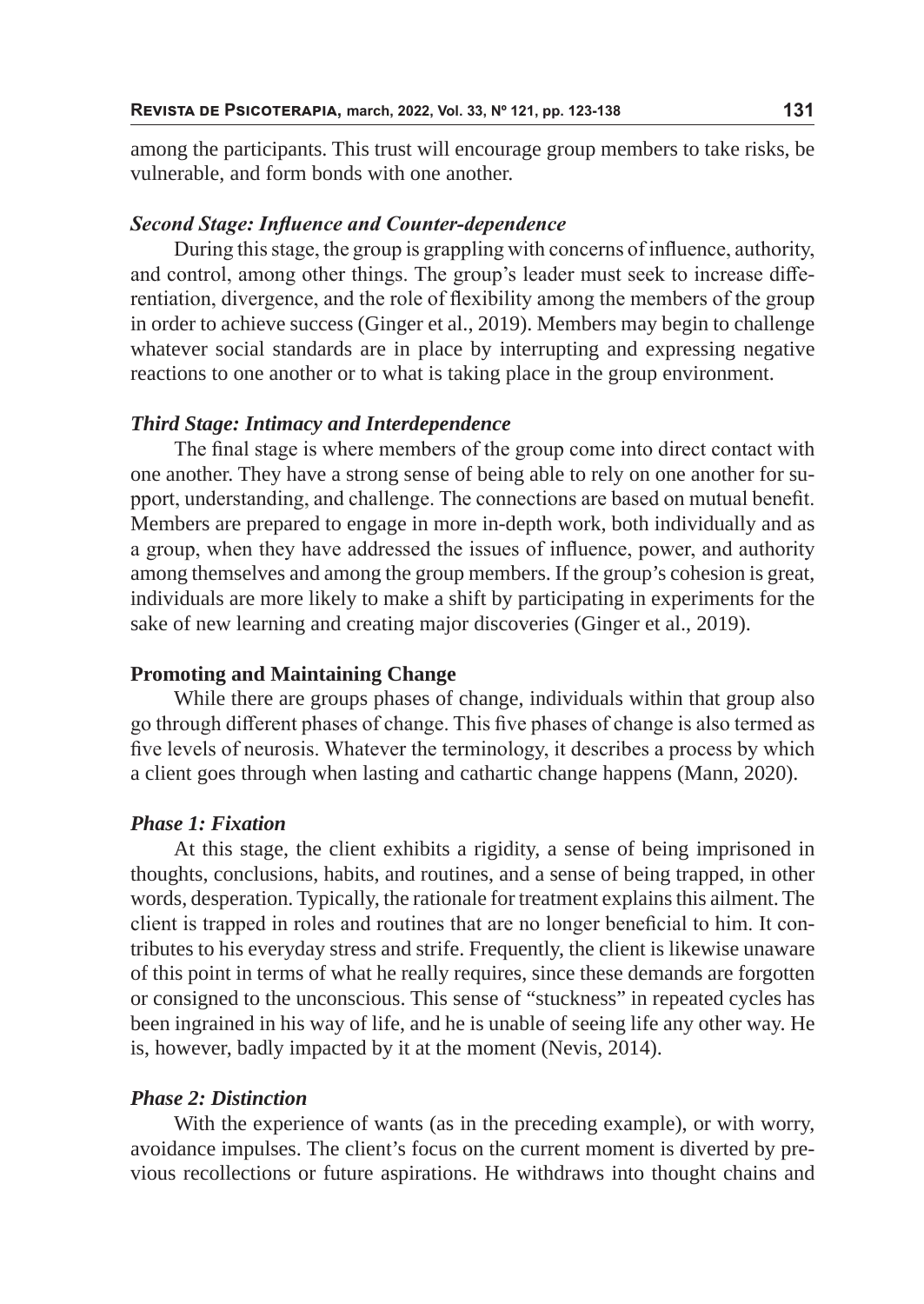concepts, engaging in arguments and intellectualization. This circuitous thinking process and decision-making is indicative of unfinished business that the client is unable to resolve because there is too much worry, fear of suffering, involved in confronting the unfinished circumstance. The therapist's role at this stage is to assist the client in remaining present. Providing a safe atmosphere in which to confront anxiety — to remember conflicts, the tension between what he or she requires, emotions, urges to act and its resistance, the impediments to act. When the client recognizes his polarities, he may accept responsibility for the path in which he chooses to travel (Nevis, 2014).

# *Phase 3: Diffusion*

This is an acceptance phase. Acceptance of the circumstance without attempting to escape the problems. The client's current condition is no longer satisfactory, but alternatives are elusive. Typically, when clients choose treatment, they are receptive to this period. This is the acceptance phase. The client takes responsibility for the problem and recognizes that they possess the resources necessary to resolve it. This often occurs after the establishment of a therapeutic partnership (Nevis, 2014).

# *Phase 4: Vacuum*

At this point, the client is perplexed as to how to proceed. This stage is often referred to as impasse. At this point, it would be counter-productive for the therapist to intervene and give analysis of the scenario – even if the solutions are self-evident. The therapist is encouraged to take a step back and allow the client to process this pretty unpleasant period. Any early instruction from the therapist would jeopardize the clients' recovery process. The therapist's involvement may cause the client to get obsessed on the polar opposite of the issue (Nevis, 2014).

### *Phase 5: Integration*

A person who is capable of being in the temporary condition of emptiness in a vacuum, in bewilderment, in not knowing which direction to turn, finally achieves a "ah-ha" moment. Fritz Perls (1976) makes frequent reference to this in his publications. The majority of the time, the issue is that we are terrified of this vacuum. Almost invariably, we escape by devising solutions, diverting our attention away from the circumstance, forgetting, being oblivious, or numbing our experiences. During the treatment session, a secure setting is created for the client to sit in the nothingness for an extended period of time in order to obtain crucial "ah-ha" insights, knowledge, and experiences. The biggest challenge is to avoid intellectualizing and making sense of what is happening while in this condition of "stuckness." This demands the client's faith (Nevis, 2014). Typically, when the client is kept in a place of emptiness by the therapist, the client does not employ their previous habits of avoiding the difficulties. This is a chance for the client to dig into unresolved previous events and experience the associated needs and sensations. This is the point at which enlightenment occurs.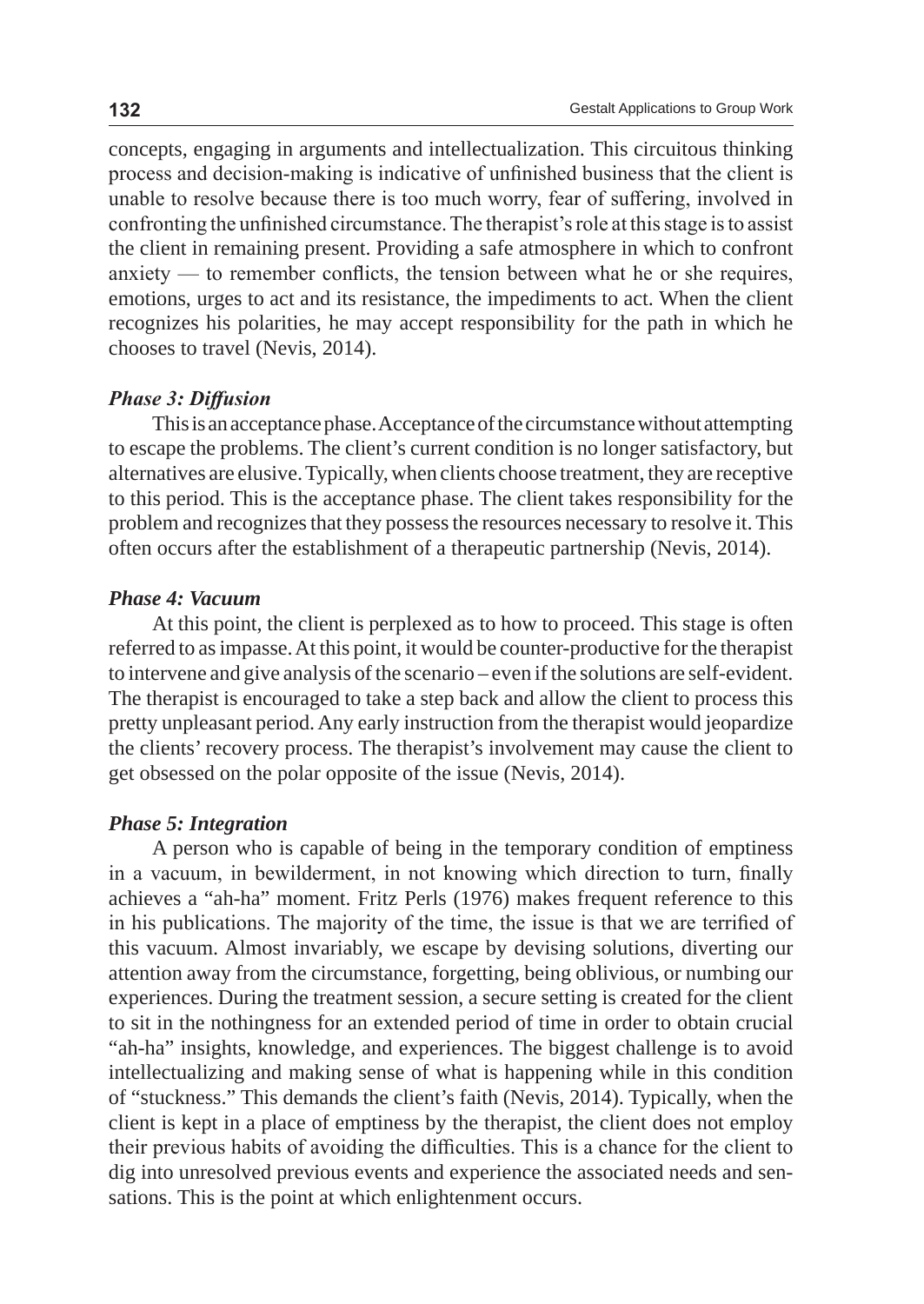#### **Therapeutic Techniques and Procedures**

### *Experiments*

From the outside looking in, or after watching videos of Fritz, Gestalt experiments can be characterized as random, spontaneous actions that are imposed on the client. In reality, they are a byproduct of the therapeutic encounters that take place in groups. They are merely exercises or procedures that are frequently employed to elicit activity or interaction, sometimes with a predetermined end, in order to achieve a desired result. An effective experiment feeds into the group's decisionmaking procedure. These groups are phenomenologically based, which means that they develop as a result of what is happening within a person or group of members in the present moment, and the outcome is unpredictable and cannot be predicted. They increase the members' awareness and comprehension by exposing them to new situations. They can provide a safe environment for members to raise their consciousness and experiment with new ways of thinking and behaving with one another in a supportive environment. Some tests may involve dramatizing a terrible experience, picturing a frightening encounter, or taking on the role of one's own parent, among other things. No matter how innovative the experiment, it must be carried out in a supportive environment in it to be effective (Corey, 2016).

### *Attention to Language*

Gestalt therapy emphasizes the relationship between language and patterns and personality. As stated before, group therapists focus equally on the content and process of a session. When doing so they look and listen for the verbal and nonverbal ways members communicate. Our speech patterns are often expressions of our feelings, thoughts, and attitudes; by focusing on our overt speaking habits, we can increase our self-awareness. Gestalt therapists are alert to when members do these things:

- Turn "It" talk to "I" means that a member is taking responsibility
- Switch "You" to "I" statements
- When members use qualifiers and disclaimers when sharing their experiences
- Transitioning can't statements to I won't which indicated choice
- Making demanding statements like "Should" and "Oughts", especially when it impedes self-regulation

Perhaps Gestalt therapists are most known for paying attention to non-verbal language. When watching videos, it might be noticed that Fritz and other therapist ask about things they notice a client doing; clinching a fist, taking a deep breath, tearing up. There may be discrepancies between non-verbal cues and what the member is verbally stating. It is critical to pay attention to the tone, pitch, and loudness of the voice, as well as the posture of the members (Corey, 2016).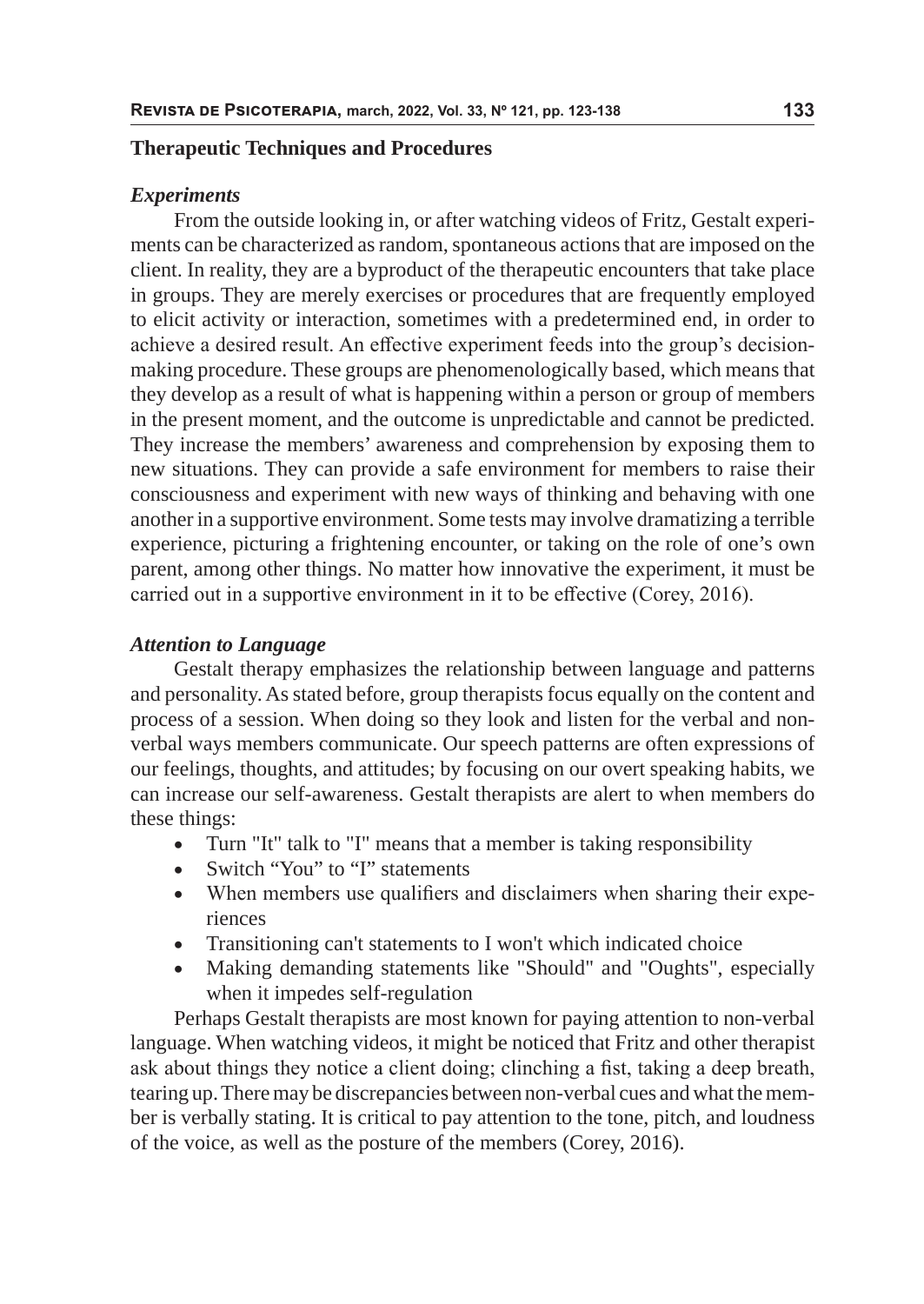## *Making the Rounds*

Making the rounds is a Gestalt exercise in which a member of a group is asked to approach and speak with or do something with each member. The objective is to confront, to take risks, to reveal oneself, to experiment with new behaviors, and to grow and change. This can be experimented with when group leaders sense that a participant wants to address a theme in their life or current experience. For instance, a group member may state, "I never felt like anyone accepted me." A group leader might then respond by asking the member to go around the room and share with each member the level to which they feel accepted or rejected by that member. They could also be asked to identify one or two individuals that make them feel rejected (Corey, 2016).

Numerous activities could be devised to assist group members in being involved and deciding to work on the issues that keep them stuck in their feelings. Other examples and illustrations that are relevant for making-the-rounds are reflected in group member responses such: "I'd like to communicate with individuals more frequently." "No one in here appears to care about me." "I'd like to connect with you but am terrified of rejection." "I have a difficult time accepting compliments; I constantly ignore positive things people say about me." Group therapists can take responses like this to move into the intervention and bring members into deeper contact with their emotional experience.

# *Internal Dialogues*

As mentioned before, the goal of Gestalt therapy is to achieve integrated function and acceptance of the aspects of group members' personalities that have been discovered and denied. Therapists pay close attention to splits and polarities in personality function which can reveal themselves through group dialogue (Corey, 2016). The internal dialogue exercise involves the outward expression of an inner conflict. Imagine that a client feels conflicted about a new relationship. Group therapists can use empty chairs to help that client process both sides of the conflict. Group members can provide feedback to help the client resolve the internal conflict. This intervention is meant to promote awareness of internal splits and eventual personality integration. We uncritically take in aspects of other people, especially parents, and incorporate them into our personality. The danger is that it can prevent personality integration. Group dynamics can help us process the internal dialogue and separate a member's voice from someone else's voice.

### *Fantasy Approaches*

In Gestalt Therapy, fantasy is utilized to raise clients' self-awareness of their ideas and feelings and to put unfinished business to a close (Seligman, 2006). Situations such as what they would do in a particular circumstance, or by imagining themselves in various roles can be processed in group. Experimenting with a variety of different types of fantasy in a group setting can result in tremendous growth. Fa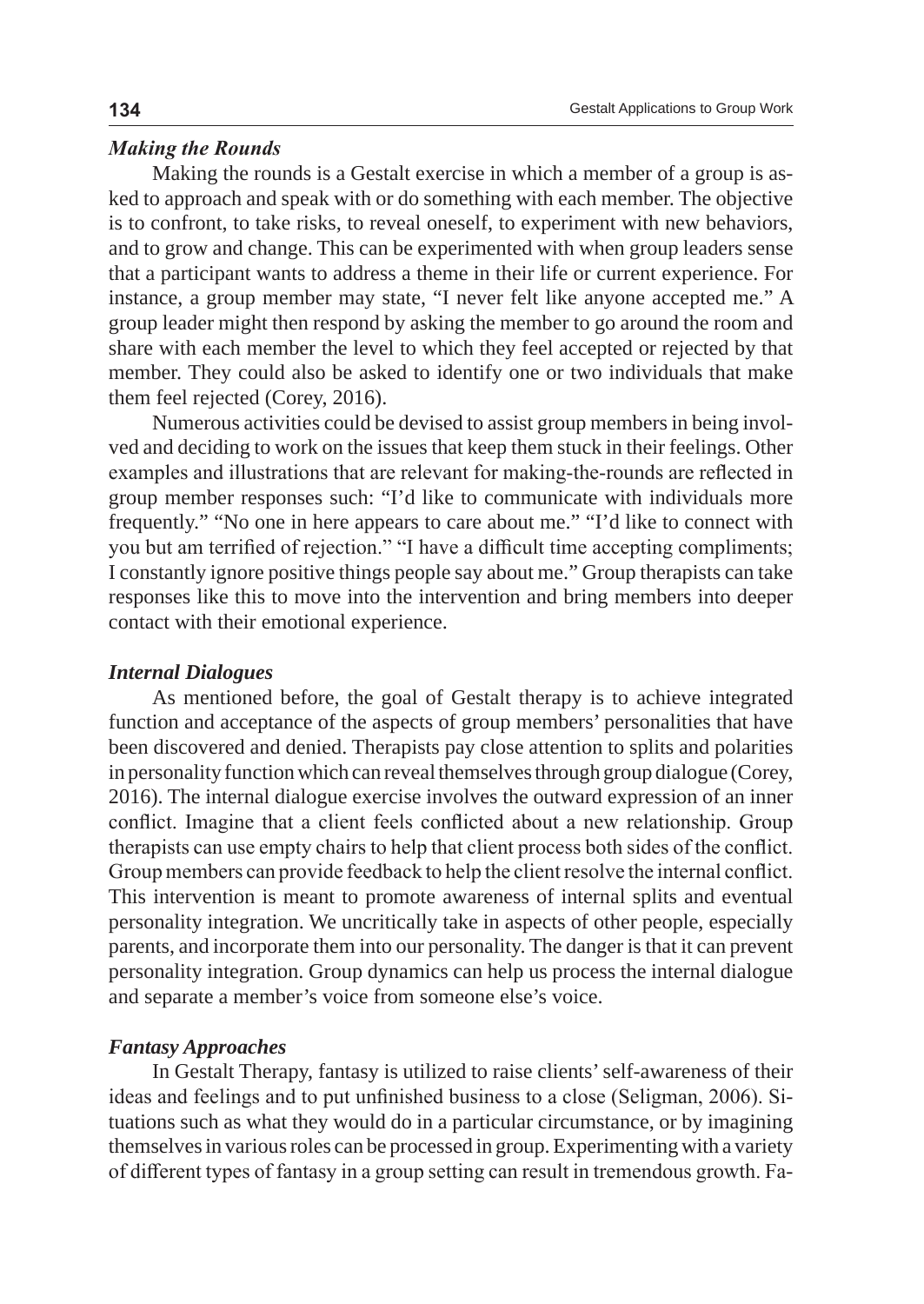cilitators of groups might have members practice assertiveness and receive feedback from the group. Additionally, it is beneficial in dealing with negative expectations.

# *Rehearsal*

This intervention is used when members say out loud what they are thinking internally. This is not intended to elicit strong feelings in members, but to bring to light a procedure that is generally carried out subconsciously. Facilitators must have a keen eye to detect whether a member is concealing something. Inviting them to share can help strengthen the group's bond (Corey, 2016).

## *Exaggeration Technique*

This technique is used to help group members become more aware of the subtle signals and cues we send through body language. The individual in group is urged to repeat and exaggerate a specific action or expression, such as frowning or bouncing a leg, in order to increase their awareness of the emotions associated with the activity (Sommers-Flanagan & Sommers-Flanagan, 2018).

# *Dream Work*

The Gestalt approach is not concerned with dream interpretation or analysis. Rather than that, the goal is to bring dreams to life and experience them as if they were happening right now. The dream is performed out in the present moment, and the dreamer becomes an integral part of it. The recommended strategy for working with dreams is to create a list of all the facts of the dream, recall each person, incident, and emotion, and then convert oneself into each of these parts by transforming oneself, acting fully, and improvising dialogue. Each segment of the dream is supposed to be a projection of the self, and the client writes scripts for interactions between the various characters or segments (Sommers-Flanagan & Sommers-Flanagan, 2018). Each component of a dream is a manifestation of the client's contradictory and inconsistent sides, and by dialoguing with these competing sides, the client eventually becomes more conscious of the spectrum of his or her own emotions.

Perls asserts that dreams can depict an unresolved problem, but each dream also contains an existential message about the dreamer and his or her current struggle. Everything may be discovered in dreams if all the components are comprehended and absorbed; dreams are a good tool for identifying personality voids by showing missing components and clients' avoidance strategies (Sommers-Flanagan & Sommers-Flanagan, 2018). Perls says that through appropriately working with dreams, the existential message becomes more evident. If individuals cannot recall their dreams, they may be avoiding confronting what is wrong with their lives. At the absolute least, the Gestalt counselor will invite clients to communicate with their unfulfilled dreams.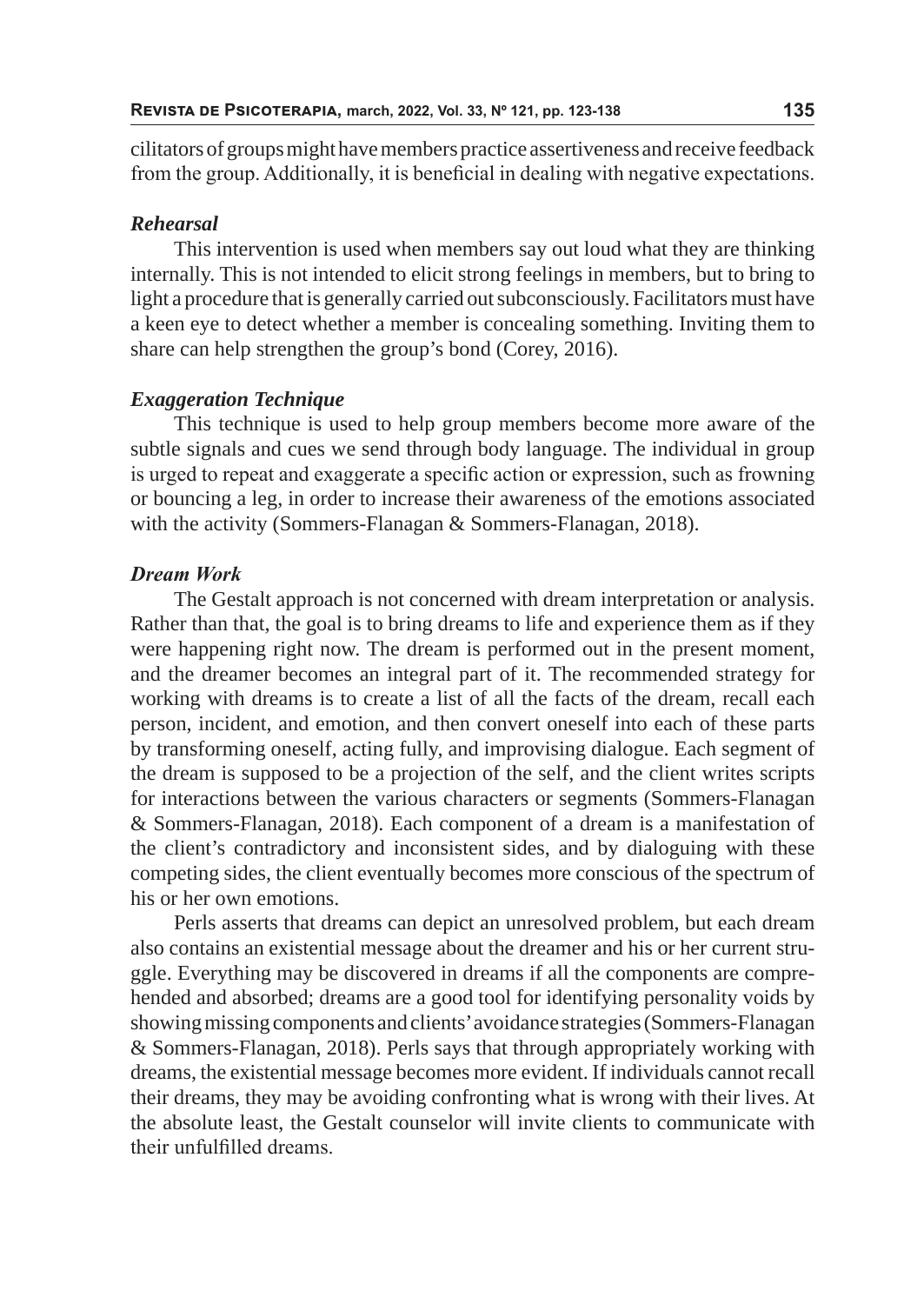# **Multicultural Application**

The Gestalt approach to group counseling takes a holistic view of clients and their contexts. Instead of placing one rigid perspective about the world, Gestalt group leaders pay attention to how clients view their world (Sommers-Flanagan & Sommers-Flanagan, 2018). Because of this approach's phenomenological attitude, therapists are less likely to impose their own values and cultural standards on group members. In short, group leaders take the client's context into account. Sessions begin from a not -knowing position. This means group leaders avoid making assumptions about clients. Effective group counselors acknowledge the client's ethnicity, background, and demographics when working with them. This approach is also tailored to group members' interpretations of their cultural identities. These identities can be explored further through dialogue about views and potential biases. This approach is particularly helpful when clients are faced with internal conflicts like bicultural identity issues. It is also a strong approach with group members whose cultural backgrounds that indirect speech

## **Strengths and Limitations**

#### *Strengths*

One of Gestalt therapy's strengths is its emphasis on the client as a distinct individual human being (Clarkson & Cavicchia, 2013). Gestalt therapy is founded on the notion of holism, which asserts that a person must be seen holistically, stressing that the whole is greater than the sum of its parts (Tan, 2011). According to the premise, no aspect of a client's experience is more important than any other. The Gestalt therapist views the client's "feelings, actions, ideas, physical sensations, dreams, and other experiences" (Tan, 2011) as equally significant. This technique has been demonstrated to be as effective as or more effective than other treatments in the treatment of a range of psychiatric illnesses. Additionally, it has favorable benefits for those who suffer from personality disorders, drug abuse, and psychosomatic disorders. Finally, in follow-up studies conducted 1-3 years following therapy, the results are often persistent (Yontef & Jacobs, 2011).

# *Limitations*

The majority of my objections of Gestalt therapy are directed at the classic form, or the style developed by Fritz Perls, which stressed confrontation and downplayed personality cognitive elements. This school of Gestalt therapy put a greater emphasis on confronting clients and causing them to experience their emotions. Contemporary Gestalt treatment has advanced significantly, with more emphasis on theoretical training, theoretical exposition, and cognitive elements in general (Yontef, 1993). Other limitations include the possibility of group members abusing their influence. Additionally, group members may develop an aversion to the leader taking the initiative, and hence may be unwilling to take the initiative in developing their own experiments or experiences.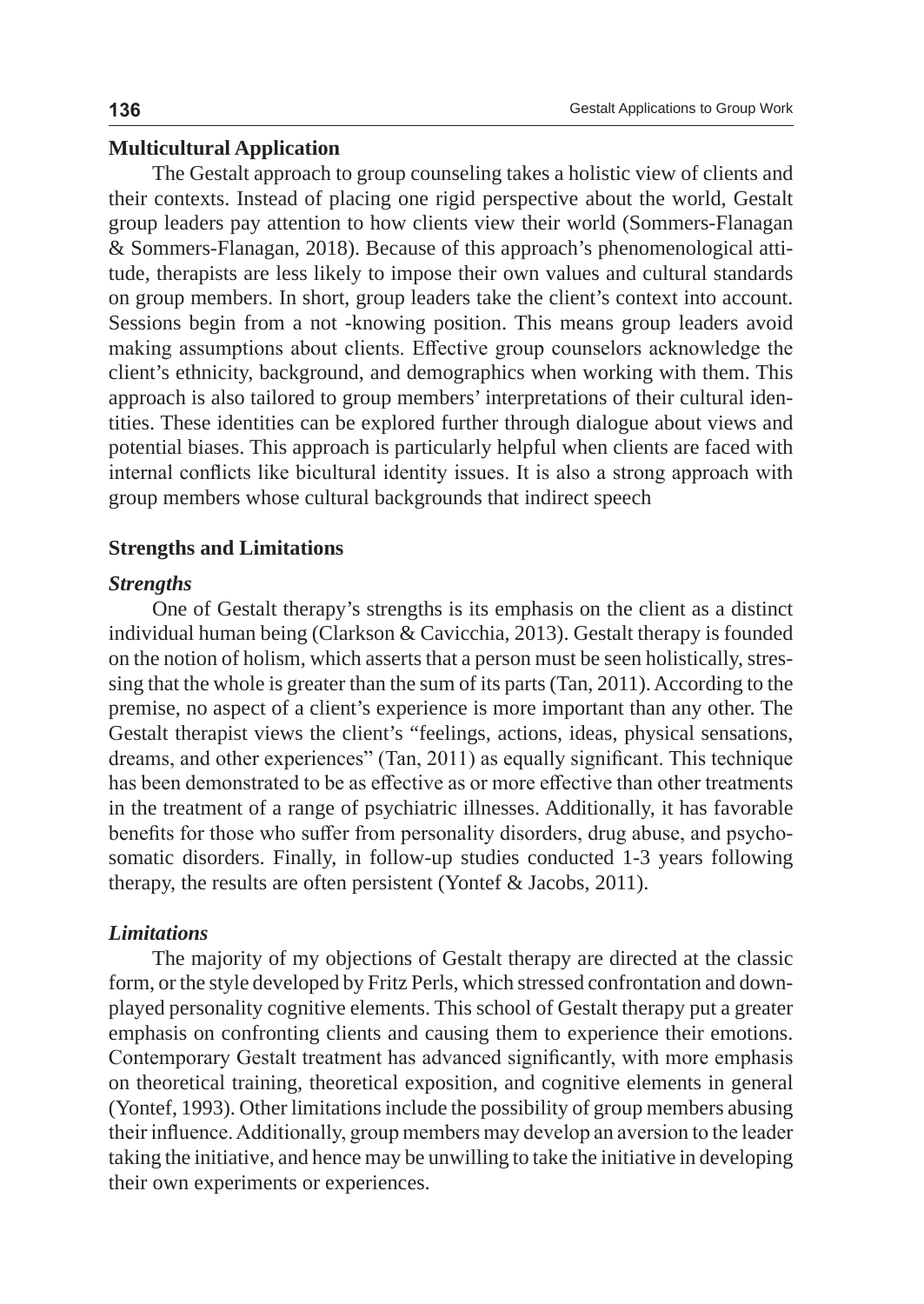#### **Last Conclusions**

Due to its field theory-based therapeutic viewpoint, Gestalt therapy is wellsuited for group settings. The major purpose of the Gestalt group is to develop members' awareness and self-regulation via their interactions with one another and with the group as a whole (Conyne, 2015). Gestalt therapy places a premium on direct experience and action above exclusive discussion of problems, difficulties, and emotions. If members have concerns about a future event, they may take action now. This in-the-moment approach animates the group and encourages members to examine their issues passionately. Often, group experiments are used to facilitate the shift from debate to action.

Gestalt therapy employs a number of techniques to magnify group members' present-moment experiences with the objective of enhancing awareness. Gestalt group therapists are interested in verbal and nonverbal communication, postures, voice, and interpersonal relationships, with a focus on group processes (Conyne, 2015). When a single individual is the major focus of work, other individuals may be enlisted to assist that individual. The connecting skill of the group leader allows him or her to involve a large number of members in the examination of a subject. Gestalt group therapy's participatory method appeals to certain leaders because it incorporates an interpersonal component that boosts the group's therapeutic efficacy.

In terms of intervention and experiment design, a group environment stimulates significant innovation. These experiments must be tailored to the specific needs of each group member and completed on time; they must also take place in an atmosphere that balances support and risk. Experiments at their finest come from the dynamics between individual members and the group's present condition. While Gestalt group leaders encourage members to expand their awareness and pay attention to their interpersonal communication style, they also take an active part in devising experiments to aid members in accessing their resources. Gestalt leaders are highly connected with their followers and regularly disclose personal information in order to establish ties and create a feeling of mutuality among the group. Gestalt instructors emphasize the importance of awareness, touch, and investigation (Yontef and Schulz, 2013).

If members regard the group as a safe zone, they will be more inclined to address their anxieties and journey into the unknown. To increase the possibility that members will benefit from Gestalt tactics, group leaders must first define the intervention's overarching goal and create an experimental atmosphere. Leaders are not seeking to enforce an agenda; rather, members are free to experiment and decide for themselves the conclusion of an experiment.